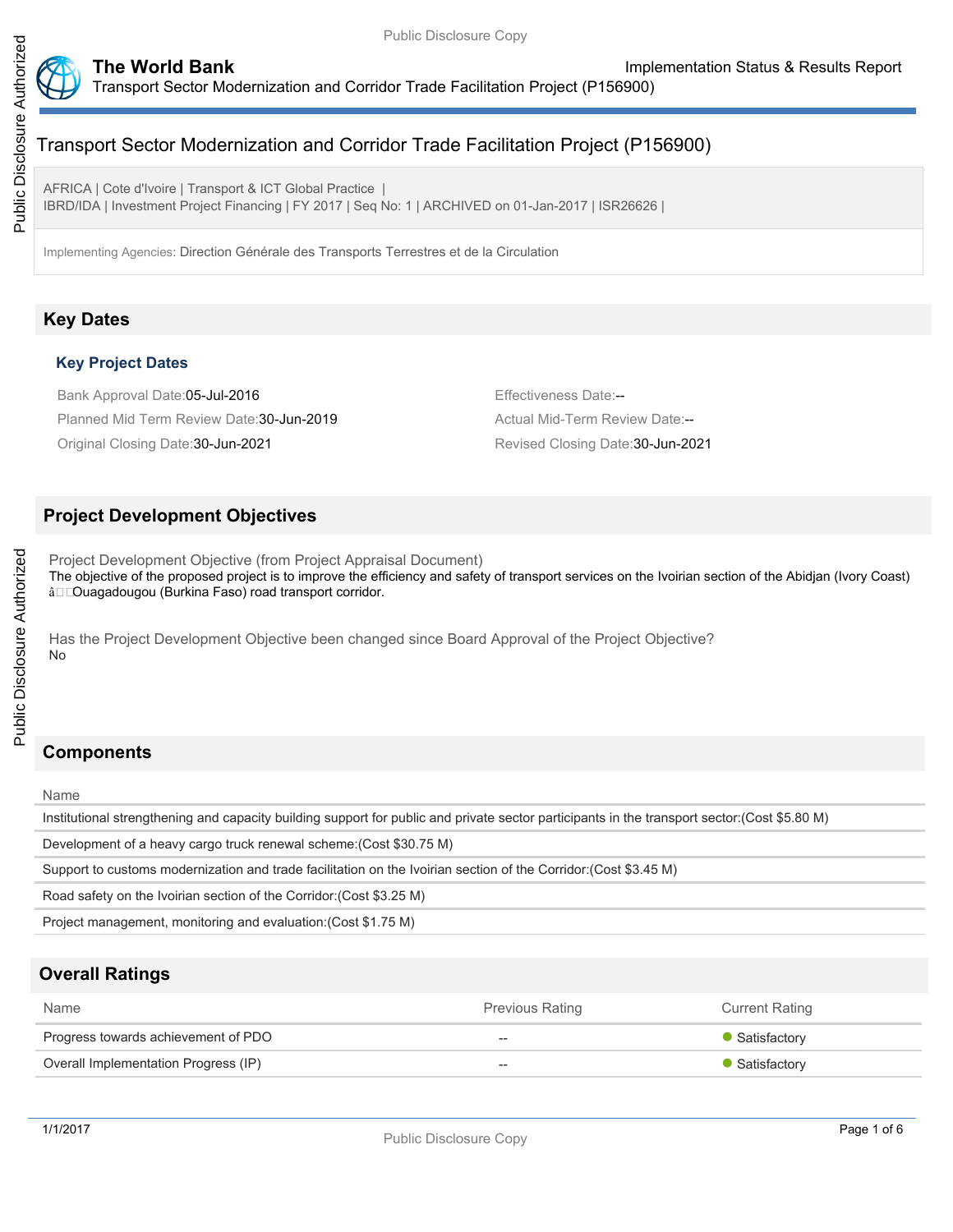

**The World Bank Implementation Status & Results Report** 

Transport Sector Modernization and Corridor Trade Facilitation Project (P156900)

Overall Risk Rating **Contract Contract Contract Contract Contract Contract Contract Contract Contract Contract Contract Contract Contract Contract Contract Contract Contract Contract Contract Contract Contract Contract Con** 

# **Implementation Status and Key Decisions**

The project was approved by the World Bank Board of Directors on July 5th 2016. The Credit agreement was signed on September 14, 2016 and it was made effective on December 14, 2016. Project implementation has commenced and the first disbursements are expected to occur before end-January 2017.

#### **Risks**

### **Systematic Operations Risk-rating Tool**

| <b>Risk Category</b>                                            | Rating at Approval | <b>Previous Rating</b> | <b>Current Rating</b> |
|-----------------------------------------------------------------|--------------------|------------------------|-----------------------|
| <b>Political and Governance</b>                                 | • Substantial      | $--$                   | • Substantial         |
| Macroeconomic                                                   | • Substantial      | --                     | • Substantial         |
| Sector Strategies and Policies                                  | • Moderate         | $--$                   | • Moderate            |
| Technical Design of Project or Program                          | • Substantial      | $--$                   | • Substantial         |
| Institutional Capacity for Implementation and<br>Sustainability | • Substantial      | --                     | • Substantial         |
| Fiduciary                                                       | • Substantial      | $--$                   | • Substantial         |
| <b>Environment and Social</b>                                   | • Moderate         | $- -$                  | • Moderate            |
| <b>Stakeholders</b>                                             | $\bullet$ High     | --                     | $\bullet$ High        |
| Other                                                           | --                 | --                     | $\hspace{0.05cm}$     |
| Overall                                                         | $\bullet$ High     | $- -$                  | $\bullet$ High        |
|                                                                 |                    |                        |                       |

### **Results**

#### **Project Development Objective Indicators**

| ► Average cost of transporting a 40 foot container by road from Abidjan to Ouagadougou (US\$) (Amount(USD), Custom) |                 |                   |                  |             |  |
|---------------------------------------------------------------------------------------------------------------------|-----------------|-------------------|------------------|-------------|--|
|                                                                                                                     | <b>Baseline</b> | Actual (Previous) | Actual (Current) | End Target  |  |
| Value                                                                                                               | 3.500.00        | --                | 3.500.00         | 3.350.00    |  |
| Date                                                                                                                | $02 - Oct-2016$ | --                | 21-Dec-2016      | 31-Dec-2020 |  |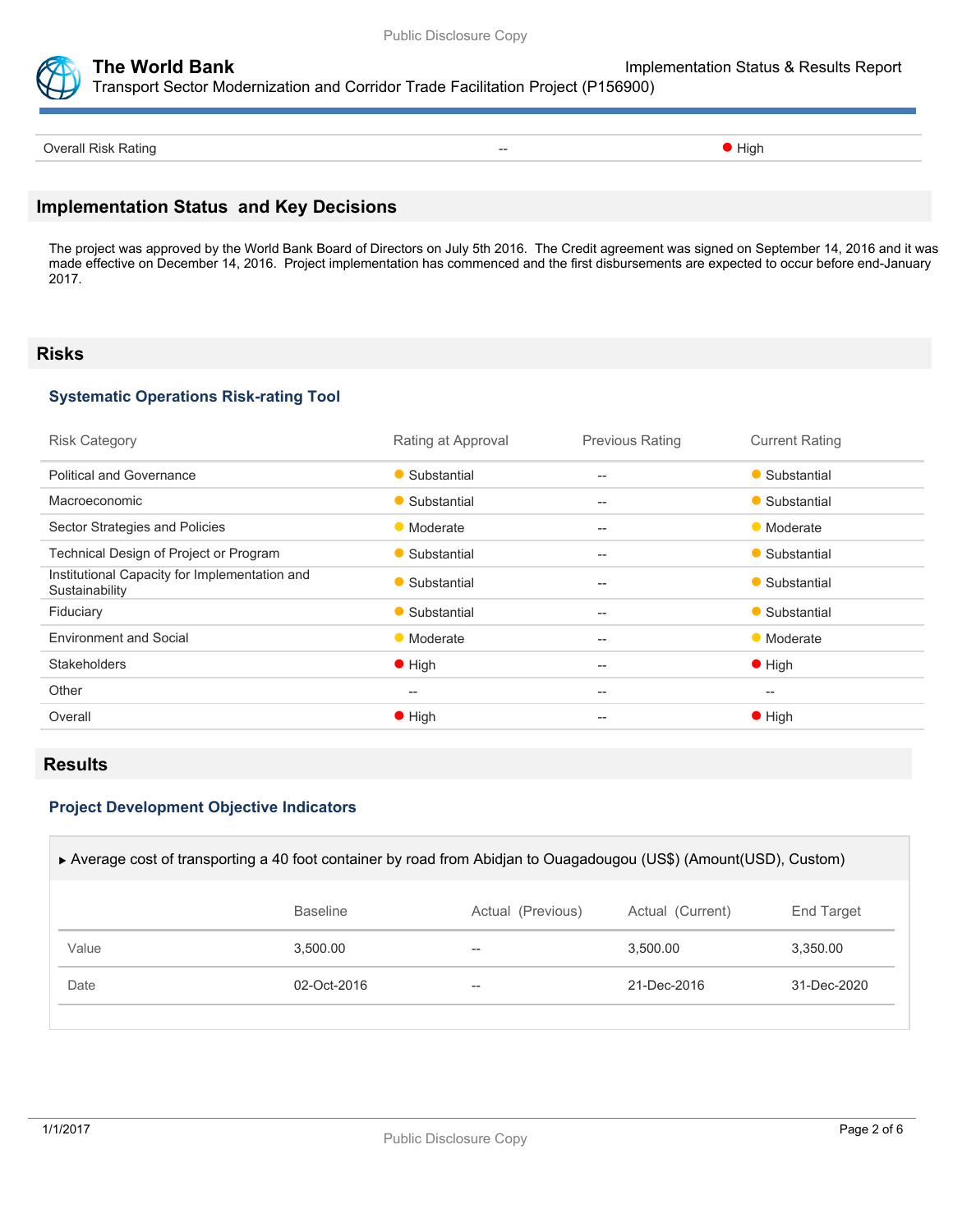

| ► Average transit time & variability after exiting the Port of Abidian to the Border with BF (Hours) (Hours, Custom) |                 |                   |                  |             |  |
|----------------------------------------------------------------------------------------------------------------------|-----------------|-------------------|------------------|-------------|--|
|                                                                                                                      | <b>Baseline</b> | Actual (Previous) | Actual (Current) | End Target  |  |
| Value                                                                                                                | 96.00           | --                | 96.00            | 50.00       |  |
| Date                                                                                                                 | 02-Oct-2016     | $- -$             | 21-Dec-2016      | 31-Dec-2020 |  |
|                                                                                                                      |                 |                   |                  |             |  |

| ► Number of Casualties on the Ivorian portion of the Corridor(Number) (Number, Custom) |                 |                   |                  |             |  |
|----------------------------------------------------------------------------------------|-----------------|-------------------|------------------|-------------|--|
|                                                                                        | <b>Baseline</b> | Actual (Previous) | Actual (Current) | End Target  |  |
| Value                                                                                  | 110.00          | $- -$             | 110.00           | 55.00       |  |
| Date                                                                                   | 02-Oct-2016     | $- -$             | 21-Dec-2016      | 31-Dec-2020 |  |
|                                                                                        |                 |                   |                  |             |  |

| $\triangleright$ Direct project beneficiaries (Number, Core) |                 |                   |                  |              |  |
|--------------------------------------------------------------|-----------------|-------------------|------------------|--------------|--|
|                                                              | <b>Baseline</b> | Actual (Previous) | Actual (Current) | End Target   |  |
| Value                                                        | 3,770,000.00    | $- -$             | 3,770,000.00     | 4,150,000.00 |  |
| Date                                                         | 02-Oct-2016     | $- -$             | 21-Dec-2016      | 31-Dec-2020  |  |
|                                                              |                 |                   |                  |              |  |

| <b>∡ Female beneficiaries (Percentage, Core Supplement)</b>                                                                                              |                 |                   |                  |            |
|----------------------------------------------------------------------------------------------------------------------------------------------------------|-----------------|-------------------|------------------|------------|
|                                                                                                                                                          | <b>Baseline</b> | Actual (Previous) | Actual (Current) | End Target |
| Value                                                                                                                                                    | 49.70           |                   | 49.70            | 49.70      |
|                                                                                                                                                          |                 |                   |                  |            |
| ► CO2 emissions reduction per annum from scrapping 300 trucks and replacing them with an equivalent number of new trucks<br>(t/C02) (Metric ton, Custom) |                 |                   |                  |            |

|       | <b>Baseline</b> | Actual (Previous) | Actual (Current) | End Target |
|-------|-----------------|-------------------|------------------|------------|
| Value | 0.00            | $- -$             | 0.00             | 16,000.00  |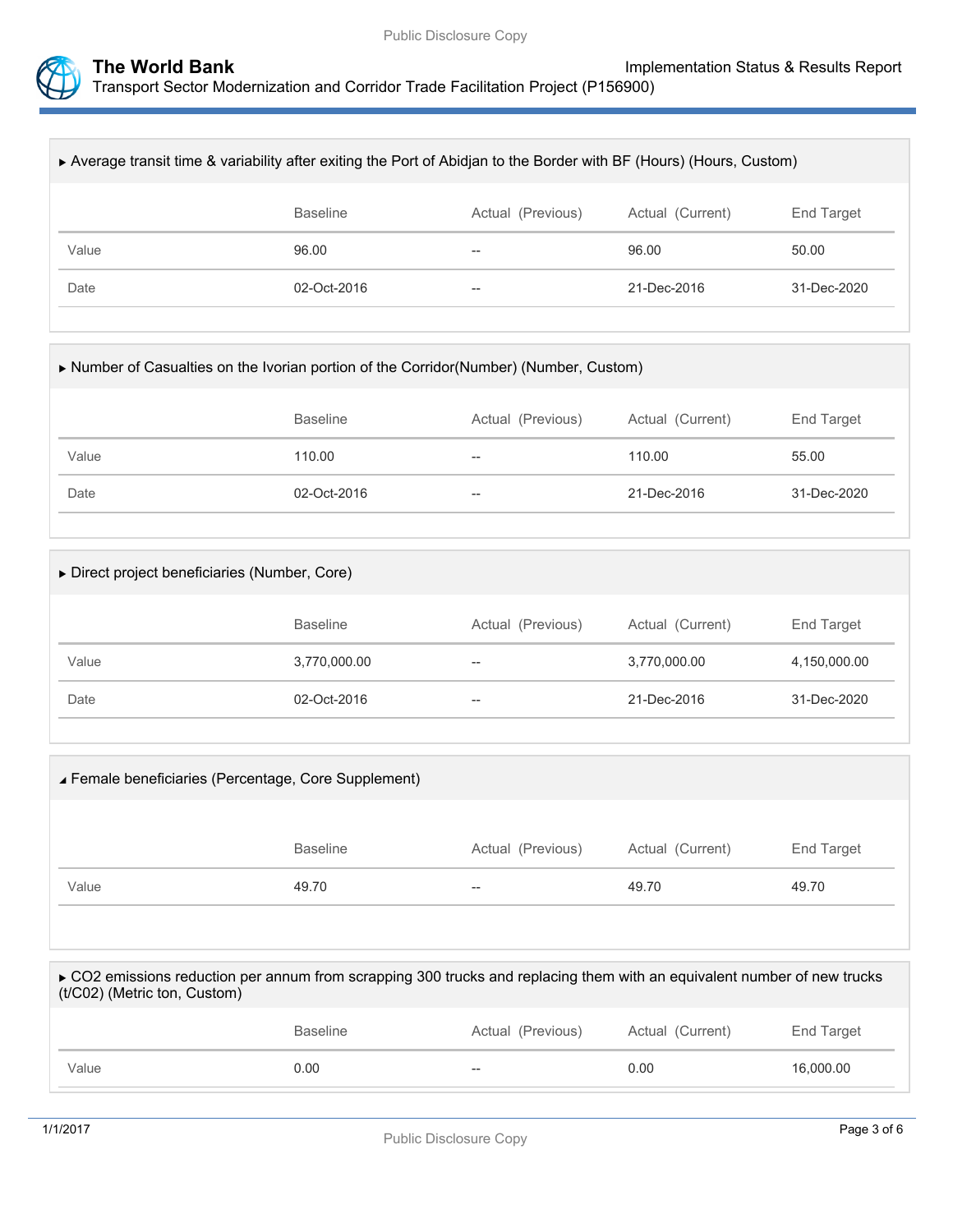



| Date | 02-Oct-2016 | $\hspace{0.05cm} \cdots$ | 21-Dec-2016 | 31-Dec-2020 |
|------|-------------|--------------------------|-------------|-------------|
|      |             |                          |             |             |
|      |             |                          |             |             |
|      |             |                          |             |             |

#### Overall Comments

### **Intermediate Results Indicators**

| Enforcement of Authorized Economic Operators (Yes/No, Custom) |                 |                   |                  |                   |  |
|---------------------------------------------------------------|-----------------|-------------------|------------------|-------------------|--|
|                                                               | <b>Baseline</b> | Actual (Previous) | Actual (Current) | End Target        |  |
| Value                                                         | N               | $- -$             | N                |                   |  |
| Date                                                          | 02-Oct-2016     | --                | 21-Dec-2016      | $31 - Dec - 2020$ |  |
|                                                               |                 |                   |                  |                   |  |

| ► Percentage of overloaded trucks on Corridor (Percentage, Custom) |                   |                  |                   |  |  |
|--------------------------------------------------------------------|-------------------|------------------|-------------------|--|--|
| <b>Baseline</b>                                                    | Actual (Previous) | Actual (Current) | <b>End Target</b> |  |  |
| 60.00                                                              | --                | 60.00            | 35.00             |  |  |
| 02-Oct-2016                                                        | $\hspace{0.05cm}$ | 21-Dec-2016      | 31-Dec-2020       |  |  |
|                                                                    |                   |                  |                   |  |  |

| ▶ Border Crossing at Ouengoloko (CI/BF) (Hours, Custom) |                 |                   |                  |             |  |
|---------------------------------------------------------|-----------------|-------------------|------------------|-------------|--|
|                                                         | <b>Baseline</b> | Actual (Previous) | Actual (Current) | End Target  |  |
| Value                                                   | 8.00            | $- -$             | 8.00             | 2.00        |  |
| Date                                                    | 02-Oct-2016     | $- -$             | 21-Dec-2016      | 31-Dec-2020 |  |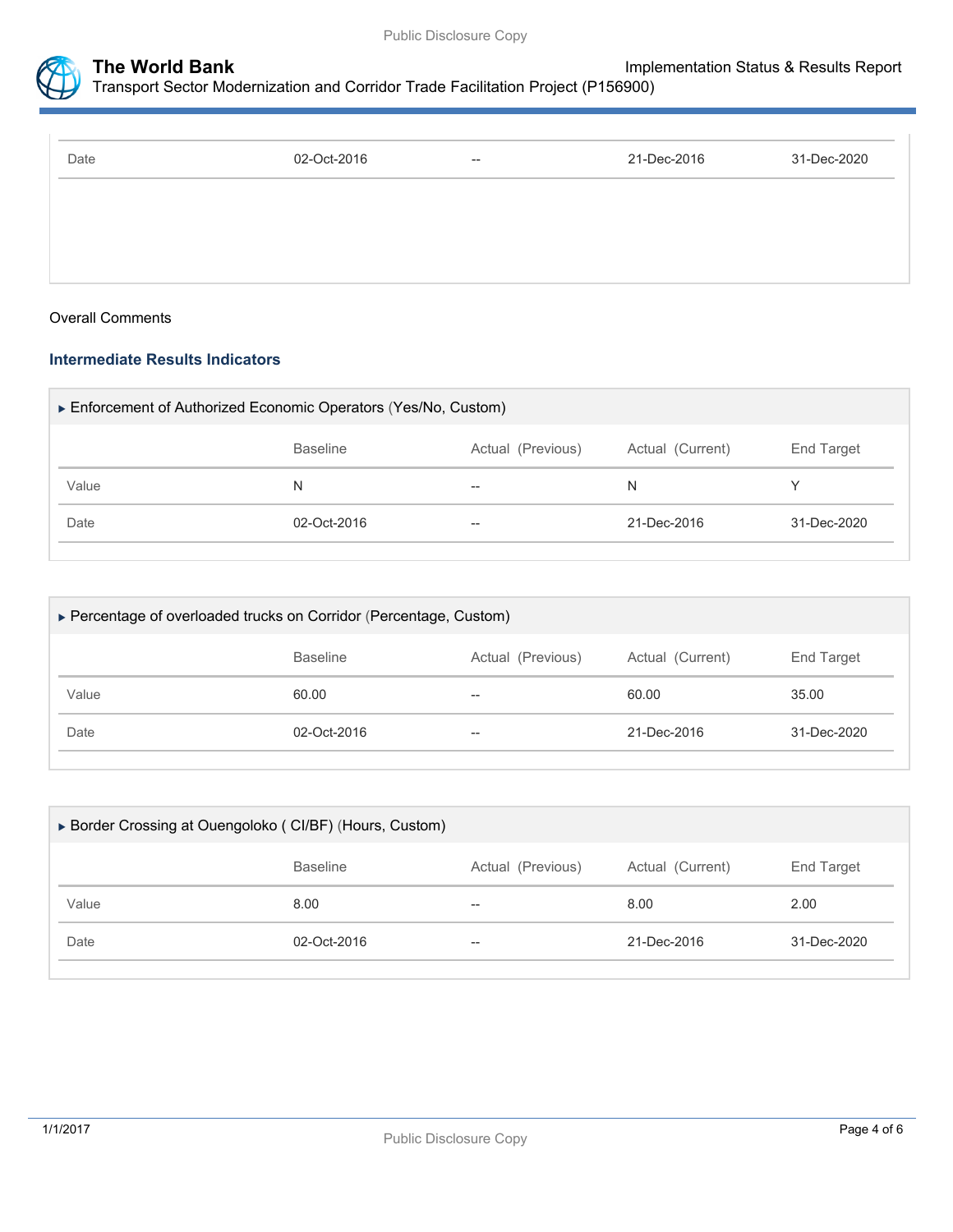

| ► Electronic transmission of transit document collected by Ivorian customs is provided in real-time to BF Customs(Yes/No)<br>(Yes/No, Custom) |                 |                   |                  |             |  |
|-----------------------------------------------------------------------------------------------------------------------------------------------|-----------------|-------------------|------------------|-------------|--|
|                                                                                                                                               | <b>Baseline</b> | Actual (Previous) | Actual (Current) | End Target  |  |
| Value                                                                                                                                         | N               | --                | N                |             |  |
| Date                                                                                                                                          | 02-Oct-2016     | --                | 21-Dec-2016      | 31-Dec-2020 |  |
|                                                                                                                                               |                 |                   |                  |             |  |

| ► Customs clearance time at destination (Abidjan)) (Hours) (Hours, Custom) |                 |                   |                  |             |  |  |
|----------------------------------------------------------------------------|-----------------|-------------------|------------------|-------------|--|--|
|                                                                            | <b>Baseline</b> | Actual (Previous) | Actual (Current) | End Target  |  |  |
| Value                                                                      | 48.00           | $- -$             | 48.00            | 36.00       |  |  |
| Date                                                                       | 02-Oct-2016     | --                | 21-Dec-2016      | 31-Dec-2020 |  |  |
|                                                                            |                 |                   |                  |             |  |  |

| Number of new long haul trucks put in service (Number, Custom) |                 |                   |                  |             |  |  |
|----------------------------------------------------------------|-----------------|-------------------|------------------|-------------|--|--|
|                                                                | <b>Baseline</b> | Actual (Previous) | Actual (Current) | End Target  |  |  |
| Value                                                          | 0.00            | $- -$             | 0.00             | 300.00      |  |  |
| Date                                                           | 02-Oct-2016     | $- -$             | 21-Dec-2016      | 31-Dec-2020 |  |  |
|                                                                |                 |                   |                  |             |  |  |

#### Overall Comments

# **Data on Financial Performance**

#### **Disbursements (by loan)**

| Project                    | Loan/Credit/TF | <b>Status</b>    | Currency      | Original | Revised      | Cancelled                 | <b>Disbursed</b> | Undisbursed        | <b>Disbursed</b>  |
|----------------------------|----------------|------------------|---------------|----------|--------------|---------------------------|------------------|--------------------|-------------------|
| P156900                    | IDA-58700      | Not<br>Effective | <b>USD</b>    | 30.00    | 30.00        | 0.00                      | 0.00             | 29.05              | 0%                |
| <b>Key Dates (by loan)</b> |                |                  |               |          |              |                           |                  |                    |                   |
| Project                    | Loan/Credit/TF | Status           | Approval Date |          | Signing Date | <b>Effectiveness Date</b> |                  | Orig. Closing Date | Rev. Closing Date |